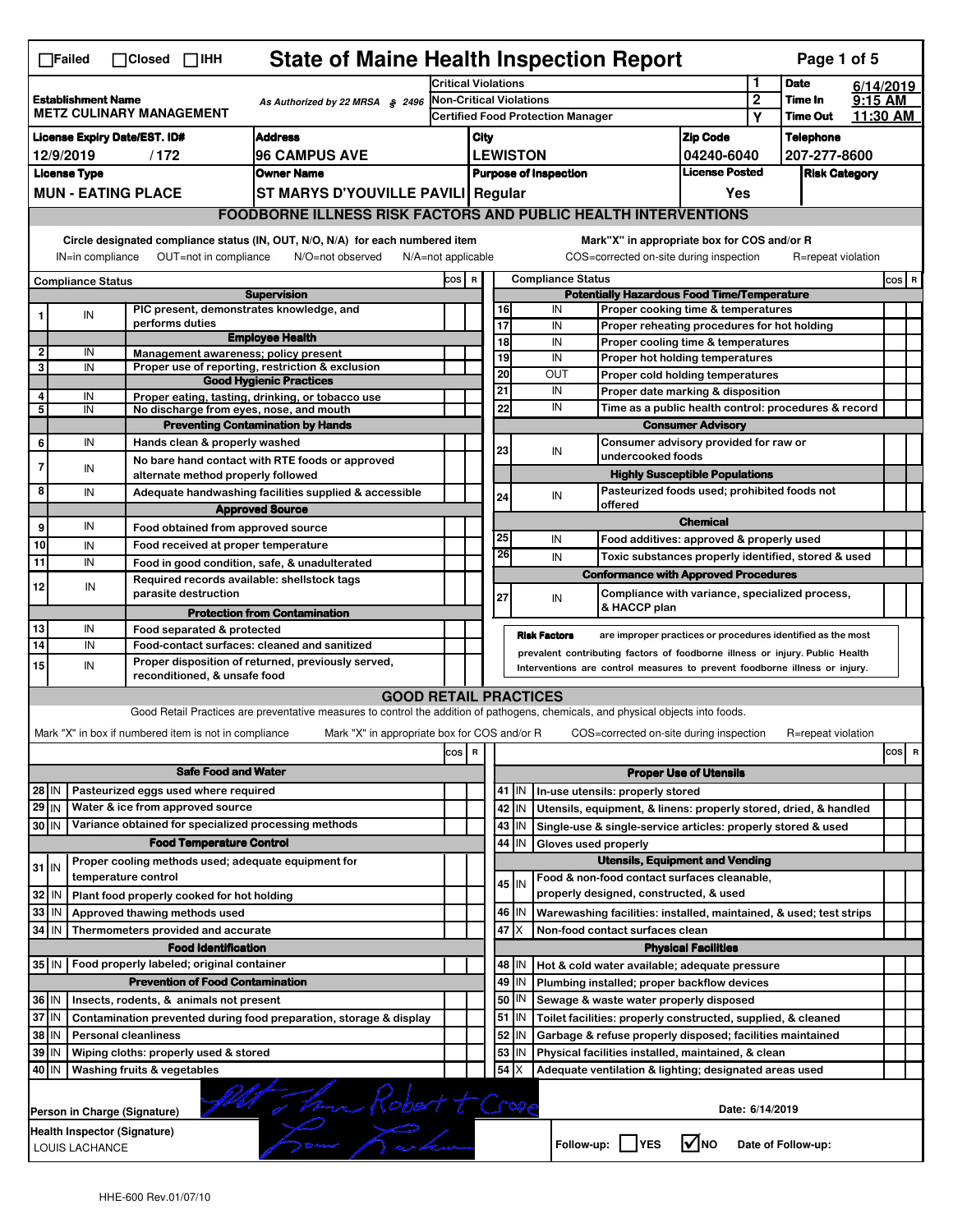| <b>State of Maine Health Inspection Report</b><br>Page 2 of 5 |                                        |                                    |                                                                         |                                 |              |                          |                                  |  |
|---------------------------------------------------------------|----------------------------------------|------------------------------------|-------------------------------------------------------------------------|---------------------------------|--------------|--------------------------|----------------------------------|--|
| <b>Establishment Name</b>                                     |                                        | As Authorized by 22 MRSA<br>\$2496 |                                                                         |                                 |              | 6/14/2019<br><b>Date</b> |                                  |  |
| <b>METZ CULINARY MANAGEMENT</b>                               |                                        |                                    |                                                                         |                                 |              |                          |                                  |  |
| <b>License Expiry Date/EST. ID#</b><br>12/9/2019<br>/172      | <b>Address</b><br><b>96 CAMPUS AVE</b> |                                    | <b>Zip Code</b><br>City / State<br><b>LEWISTON</b><br>/ME<br>04240-6040 |                                 |              |                          | <b>Telephone</b><br>207-277-8600 |  |
|                                                               |                                        |                                    |                                                                         | <b>Temperature Observations</b> |              |                          |                                  |  |
| <b>Location</b>                                               | <b>Temperature</b>                     |                                    |                                                                         |                                 | <b>Notes</b> |                          |                                  |  |
| Water                                                         | $117*$                                 | Handwash, prep area                |                                                                         |                                 |              |                          |                                  |  |
| High temp. dish(conveyor)                                     | $150*/180*$ +                          | Wash/rinse                         |                                                                         |                                 |              |                          |                                  |  |
| Apple                                                         | $39*$                                  | Merchandizing cooler               |                                                                         |                                 |              |                          |                                  |  |
| Quat sanitizer                                                | 200 ppm                                | Quat bucket                        |                                                                         |                                 |              |                          |                                  |  |
| Promise cup                                                   | $37*$                                  | Merchandizing cooler #2            |                                                                         |                                 |              |                          |                                  |  |
| Water                                                         | 106*                                   | Employee restroom                  |                                                                         |                                 |              |                          |                                  |  |
| Cooked chicken                                                | $37*$                                  | Walk in cooler #2                  |                                                                         |                                 |              |                          |                                  |  |
| High temp. dish                                               | $180*$                                 | Rinse temp.                        |                                                                         |                                 |              |                          |                                  |  |
| Taco meat                                                     | $37*$                                  | Walk in cooler                     |                                                                         |                                 |              |                          |                                  |  |

| Raw egg      | $50*$ | Grill unit cooler (top insert) *DISCARDED |
|--------------|-------|-------------------------------------------|
|              |       |                                           |
| Mac n cheese | 170*  | Hot holding                               |
|              |       |                                           |
| Guacamole    | $49*$ | Grill unit cooler (top insert) *DISCARDED |
|              |       |                                           |

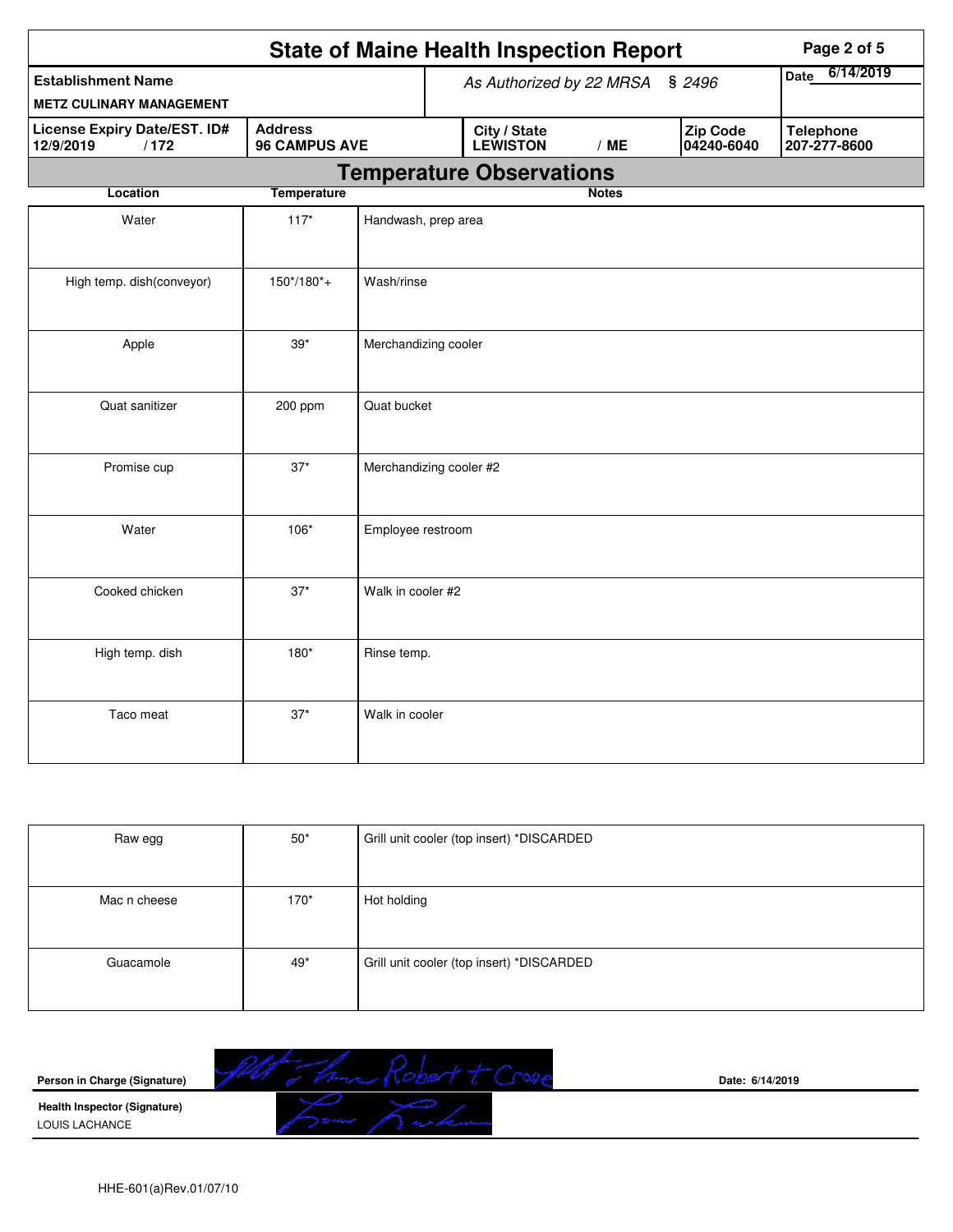| <b>State of Maine Health Inspection Report</b><br>Page 3 of 5 |                                        |                   |                                       |                   |                        |                                  |  |  |  |
|---------------------------------------------------------------|----------------------------------------|-------------------|---------------------------------------|-------------------|------------------------|----------------------------------|--|--|--|
| <b>Establishment Name</b><br><b>METZ CULINARY MANAGEMENT</b>  |                                        |                   | As Authorized by 22 MRSA              | 6/14/2019<br>Date |                        |                                  |  |  |  |
| License Expiry Date/EST. ID#<br>/172<br>12/9/2019             | <b>Address</b><br><b>96 CAMPUS AVE</b> |                   | City / State<br><b>LEWISTON</b>       | / ME              | Zip Code<br>04240-6040 | <b>Telephone</b><br>207-277-8600 |  |  |  |
|                                                               | <b>Temperature Observations</b>        |                   |                                       |                   |                        |                                  |  |  |  |
| Location                                                      | Temperature                            |                   |                                       | <b>Notes</b>      |                        |                                  |  |  |  |
| Red hot dog                                                   | 49*                                    |                   | Grill unit cooler (bottom) *DISCARDED |                   |                        |                                  |  |  |  |
| Taco meat                                                     | $180*$                                 | Hot holding       |                                       |                   |                        |                                  |  |  |  |
| Green beans                                                   | $40*$                                  | Walk in cooler #2 |                                       |                   |                        |                                  |  |  |  |



**Date: 6/14/2019**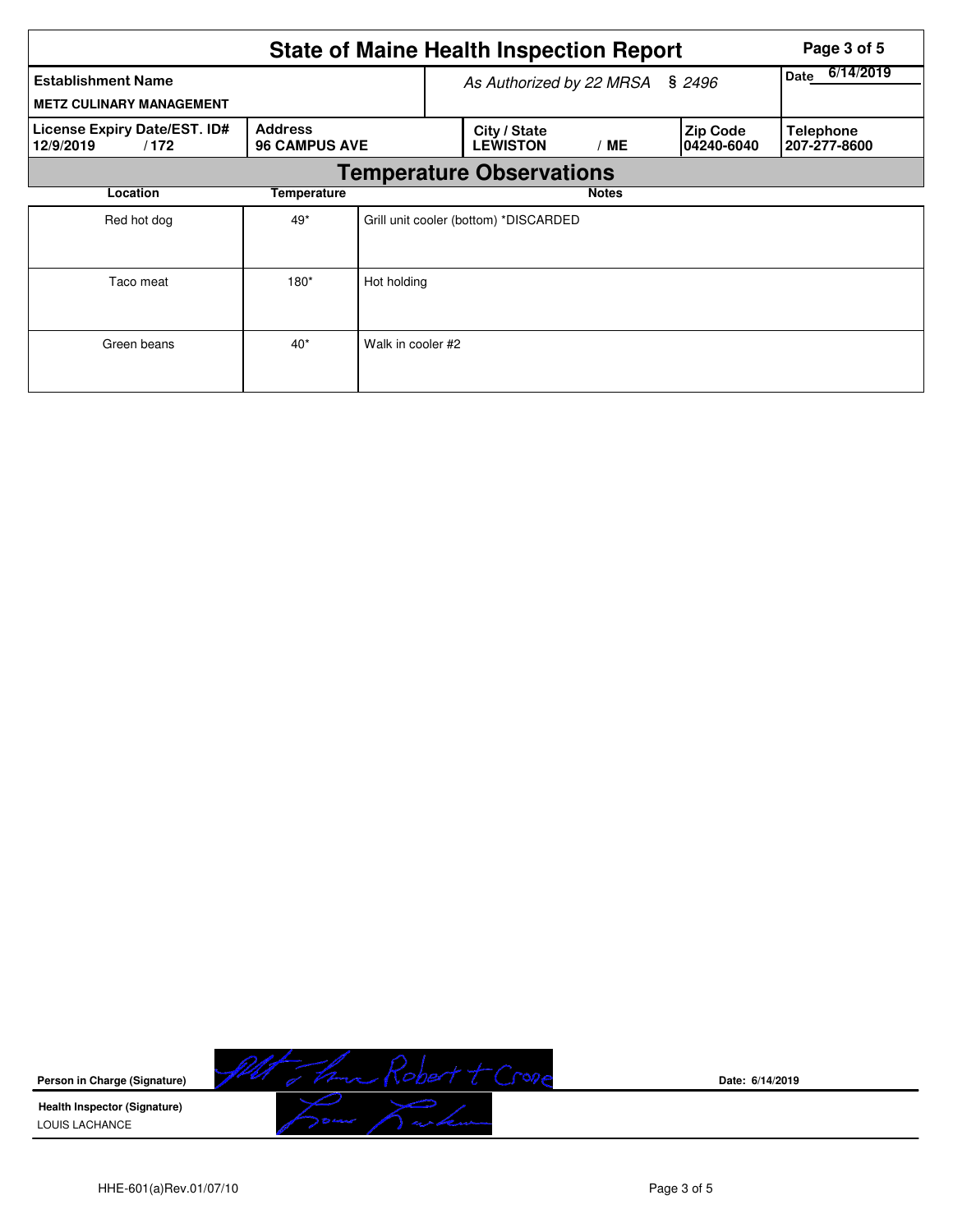| <b>State of Maine Health Inspection Report</b>                                                                                                     |                                        |                                 |           |                               |                          |  |  |
|----------------------------------------------------------------------------------------------------------------------------------------------------|----------------------------------------|---------------------------------|-----------|-------------------------------|--------------------------|--|--|
| <b>Establishment Name</b><br><b>METZ CULINARY MANAGEMENT</b>                                                                                       |                                        |                                 |           |                               | 6/14/2019<br><b>Date</b> |  |  |
| License Expiry Date/EST. ID#<br>12/9/2019<br>/172                                                                                                  | <b>Address</b><br><b>96 CAMPUS AVE</b> | City / State<br><b>LEWISTON</b> | <b>ME</b> | <b>Zip Code</b><br>04240-6040 |                          |  |  |
| <b>Observations and Corrective Actions</b>                                                                                                         |                                        |                                 |           |                               |                          |  |  |
| Violations cited in this report must be corrected within the time frames below, or as stated in sections<br>8-405.11 and 8-406.11 of the Food Code |                                        |                                 |           |                               |                          |  |  |
| 20: 3-501.16.(A).(2): C: PHF not maintained at 41 F or less.                                                                                       |                                        |                                 |           |                               |                          |  |  |

INSPECTOR NOTES: Foods held in grill area reach in unit all elevated in temperature. Discard and create service call to repair cooler.

47: 4-602.13: N: Non-food contact surfaces are not cleaned at a frequency necessary to preclude accumulation of soil residues.

INSPECTOR NOTES: Shelving, reach in cooler near grill area has a build up of old foods. Clean and sanitize more often and as neccessary.

54: 6-202.12: N: Ventilation may cause food contamination.

INSPECTOR NOTES: Vent above grill has an acculilation of dust and grease. Clean more often and as neccessary.



**Date: 6/14/2019**

HHE-601(a)Rev.01/07/10 **Page 4 of 5** Page 4 of 5